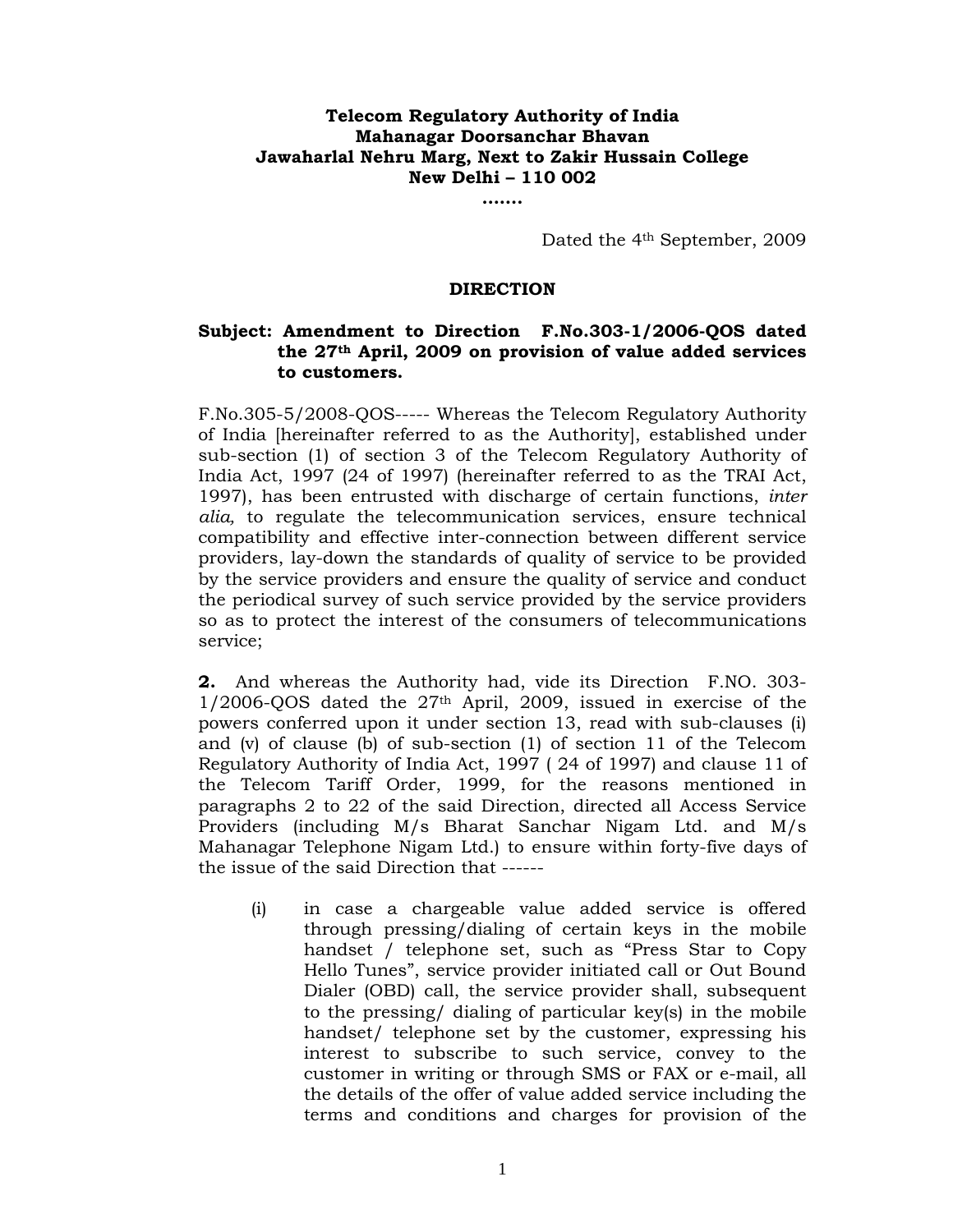service and also about the fact of his having pressed/dialed the particular keys in his mobile handset for subscribing to such value added service, and seek and obtain the explicit consent of the customer, through telephone or SMS or FAX or e-mail or by other electronic means, for availing by such customer of such value added service, before activation of such value added service;

- (ii) in all cases of activation of value added services, including those covered under item (i) above, the explicit consent of the customer shall be obtained by means of --------
	- (a) a customer originated call to a specified number;
	- (b) a customer originated SMS to a specified number;
	- (c) a customer originated interactive session to a specified number; or
	- (d) a request made by the customer in writing or by fax or e-mail, -------

before activating any value added service; and

- (iii) no chargeable value added service is activated -----
	- (a) as in the case of "Press "\*" key to Copy Hello Tunes", referred to in paragraph 7 above; or
	- (b) through the pressing of  $**"$  key or  $**"$  key or any other key or any combination of keys/buttons in the mobile handset/telephone instrument by the subscriber,-------

 either through outbound dialer or service provider initiated call or during pre-call ring-back announcements (both voice as well as automated) during a customer initiated call to a third party unless the explicit consent of the customer is obtained in accordance with item (i) and (ii) above;

(iv) music or video related value added services, such as caller ring back tune, background music, wall paper, etc., shall not be provided, even if it is provided free of charge, without taking the explicit consent of the consumer in the manner as indicated in item (ii) above;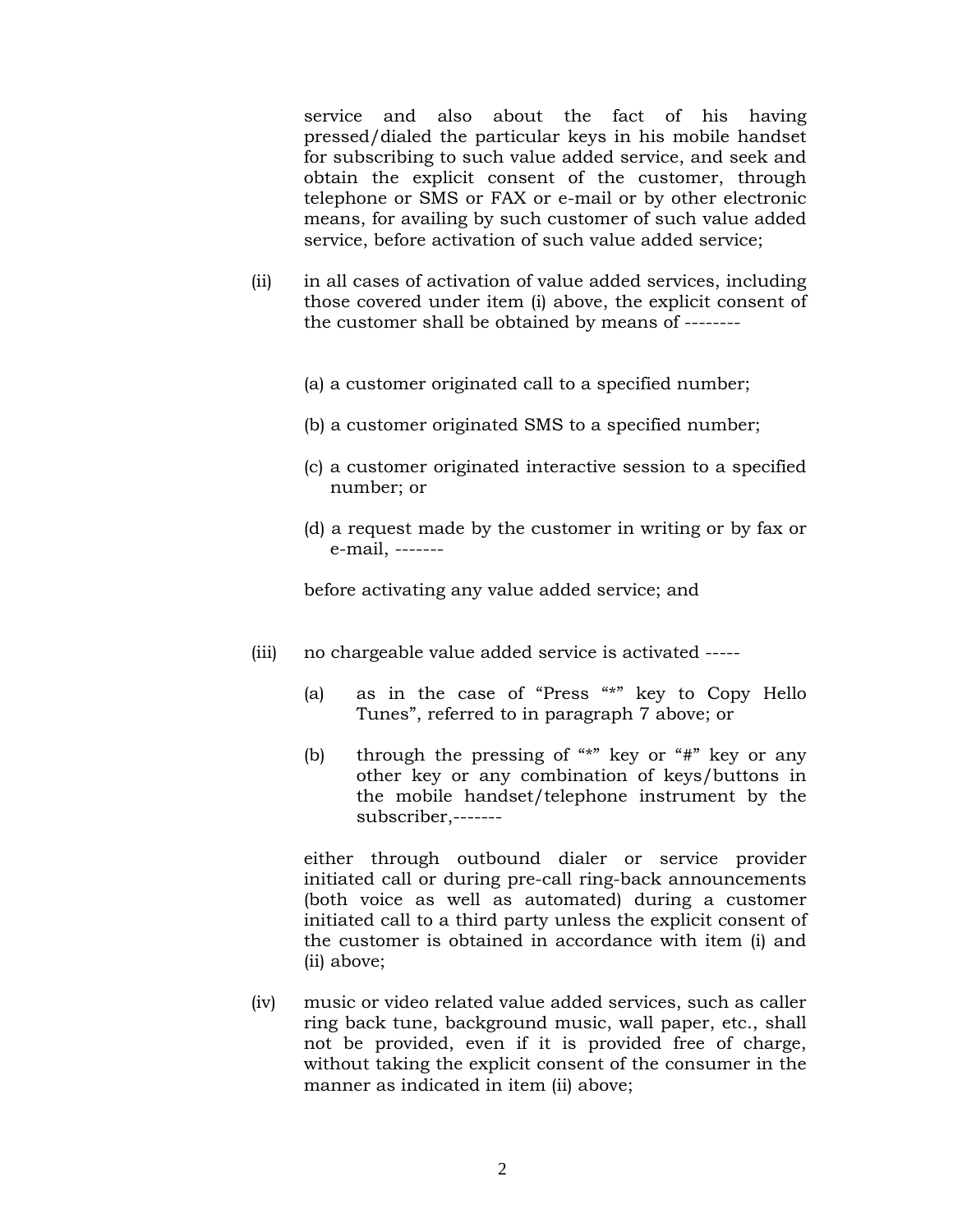3. And whereas, subsequent to the issue of the said Direction, the Authority received representations from the associations of service providers such as Cellular Operators Association of India (COAI), Association of Unified Telecom Service Providers of India (AUSPI) and also from M/s Bharat Sanchar Nigam Limited that the provisions of the said Direction which mandate –

(a) a customer originated call or SMS or interactive session; or

(b) a written request by customer by fax or e-mail,

before activating any value added service, would significantly harm and slow down the growth of value added services as they would involve multi-stage activation process and cause delay in obtaining the explicit consent of the customer;

4. And whereas upon careful consideration of the matter, the Authority is of the view that while there is need to ensure that the procedure for subscription to value added services is made simple so that the provision of such services to customers is not unnecessarily delayed and that the growth of value added services in the telecom sector is not hampered, there is also need for protecting consumers against accidental or unintended subscription to value added services and, accordingly, in order to address the apprehensions expressed by the said associations of service providers and M/s Bharat Sanchar Nigam Ltd. as referred to in the preceding paragraph, the Authority has decided to specify, in addition to the procedural requirements as specified in its said Direction F.NO. 303-1/2006-QOS dated the 27th April, 2009, an alternative procedure which would not only obviate such multi-stage activation process and resultant delay in the provision of value added services to the customers but also protect the customers against unintended or accidental activation of such value added services;

**5**. Now, therefore, the Authority, in exercise of the powers conferred upon it under section 13, read with sub-clauses (i) and (v) of clause (b) of sub-section (1) of section 11 of the Telecom Regulatory Authority of India Act, 1997 ( 24 of 1997) and clause 11 of the Telecom Tariff Order, 1999, for the reasons mentioned in the paragraphs 2, 3 and 4 above, and to ensure compliance of terms and conditions of licence and to protect the interest of consumers, hereby makes the following amendment in its Direction F.No. 303-1/2006- QOS dated the 27th April, 2009, namely:-

- **(a)** in clause (ii) of paragraph 23 of the said Direction, at the end, -- ----
- (i) the word "and" may be omitted; and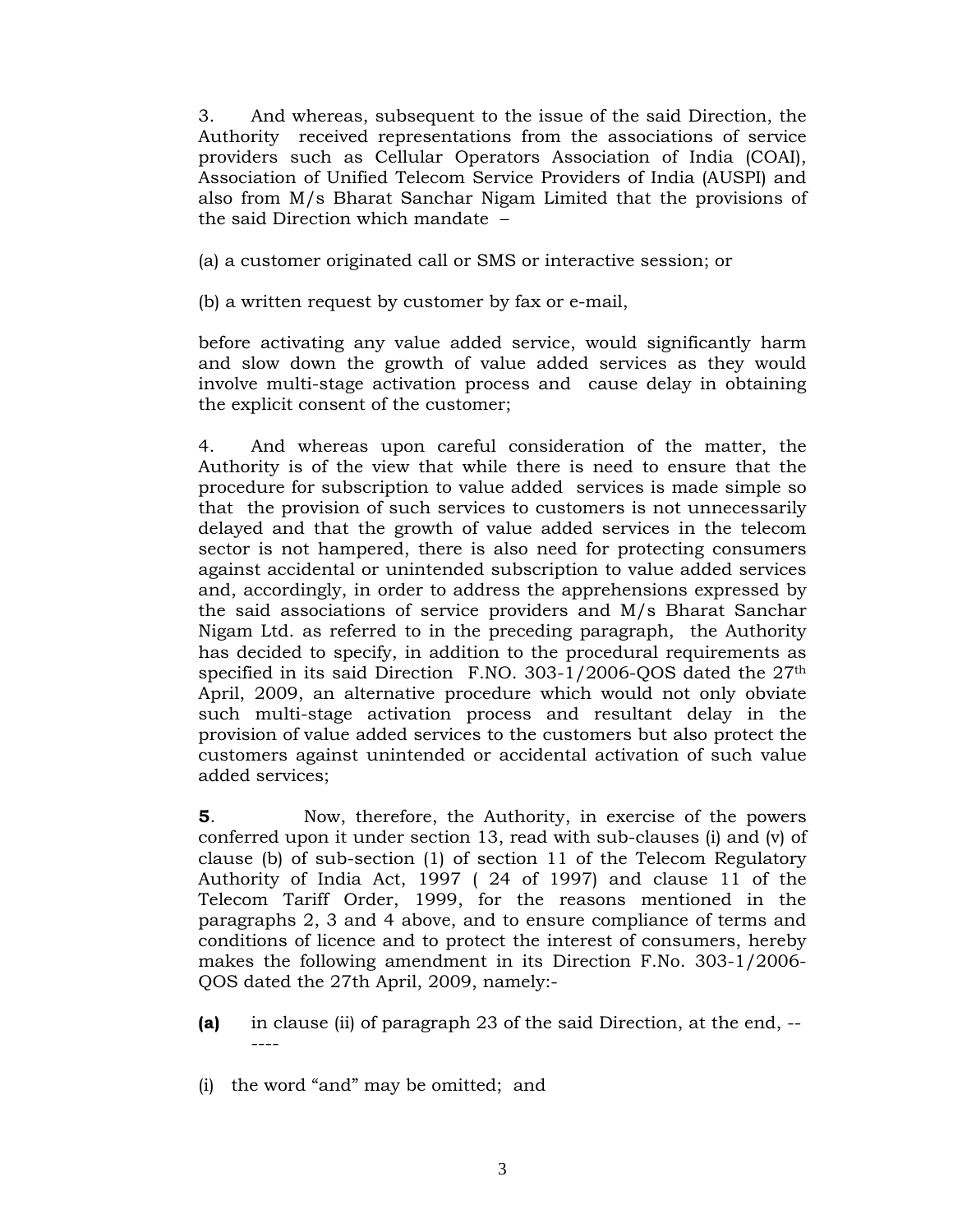(ii) the following proviso shall be inserted, namely:-

"Provided that nothing contained in this clause or in clause (i) above shall be applicable to the provisioning of a value added service if such value added service is provided by following the double confirmation process as specified hereunder in clause (A) or (B), as the case may be, namely:-

**(A)** in case of service provider initiated call or Out Bound Dialer (OBD) Call, the following steps or process of confirmation and reconfirmation, including procedure for un-subscription, shall be followed for obtaining the explicit consent of the customer, for activation of the value added service, such as Caller Ring Back Tunes, namely:-

**(Step – 1.)** pre-recorded call is made by service provider informing the customer about the value added service and the charges therefor;

**(Step – 2.)** the caller tunes are played and the customer is told through automated announcements to press relevant key(s) in the mobile handset/ telephone set, other than keys '\*'(star) and '9', to select his choice of the song and thereby expressing his interest to subscribe the service;

**(Step – 3.)** the charges for the selected value added service is again announced and the customer is told to reconfirm subscription to the value added service by pressing '\*' (Star) key followed by '9' key in the mobile handset/ telephone set;

**(Step – 4.)** the subscription by the customer to the value added service is confirmed through announcement;

**(Step – 5.)** the subscription to the value added service is again acknowledged through Short Message Service (SMS) immediately after the confirmation by way of announcement as referred to in the preceding step, indicating therein the charges and relevant details of the value added service such as monthly fixed charge, Ring Back Tune (RBT) download charge or its recurring charge, validity period of Ring Back Tune, including toll free telephone number for un-subscribing the service through Interactive Voice Recorder (IVR) or voice or Short Message Service (SMS), as the case may be; and

**(Step – 6.)** in case the subscriber seeks to un-subscribe the value added service within twenty-four hours from the time of its activation on the ground that the subscription to such service was unintentional or accidental, the service provider shall un-subscribe such value added service and shall reimburse or credit to the customer's account the charges, if any, deducted or levied for subscription to such value added service;